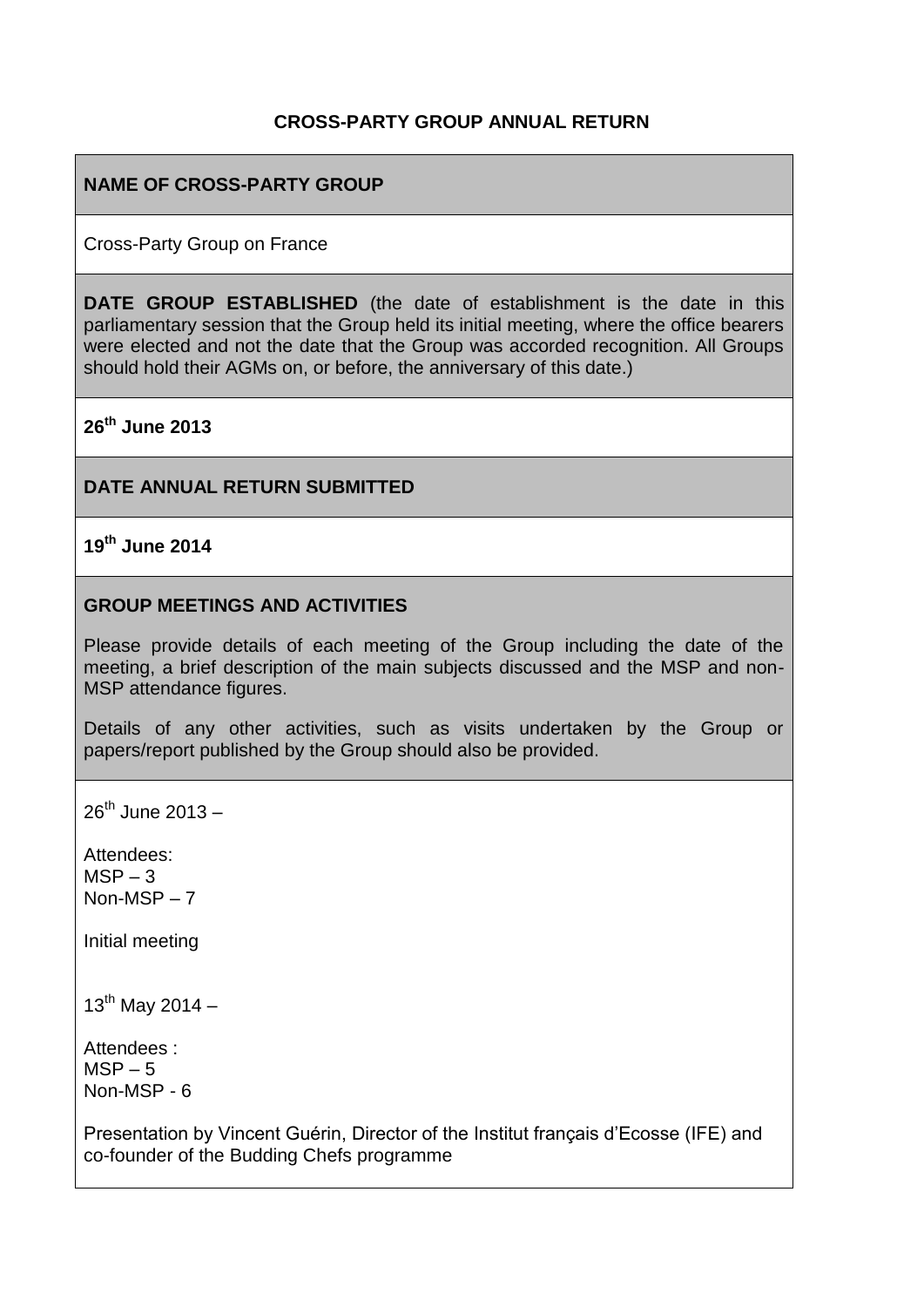#### Delegation from Aquitaine region

Vincent Guérin reported the meeting between Angela Constance, Cabinet Secretary for Training, Youth and Women's Employment and a delegation of 7 people from France (region Aquitaine) on a trainee programme, especially regarding the food and drink industry. The main goal of the project is to send youngsters abroad (trainees but also unemployed people, students, etc…) to experience something different.

**Festival** 

The IFE is back as a venue for 3 years, during the Fringe festival.

The Fringe is a fantastic platform to showcase French art and French talents on an international scale and to meet an international audience.

Being able to host big events and bring talents (artists, production) to a part of the world to another part of the world is a wonderful opportunity.

The IFE hosts 8 shows a day during the Fringe, showing French performers and performances in English. It is a great opportunity for French talents. Last year was an amazing year, shows performed at the IFE got shortlisted for a couple of awards.

There is no cost for the IFE.

Budding chefs

The Budding Chefs project is the main project of the IFE to foster the link between France and Scotland regarding the food and drink industry.

There is a real interest in Scotland and in France for food and drink. That's why Vincent Guérin decided to create a small project in 2010, with only £3,000 of funding

He set up with Chef Fred Berkmiller the Budding Chefs programme which offers 16 young French chefs and waiters the opportunity to visit Scotland, experience the Scottish larder, meet Scottish producers and get the experience of running the kitchen of a pop-up restaurant.

Presentation by Pierre-Alain Coffinier.

The Consul general of France presented the three major agreements signed between France & Scotland in 2013:

Education; Marine energies; Culture

September 2015 and Vincent Guérin will stay longer as well.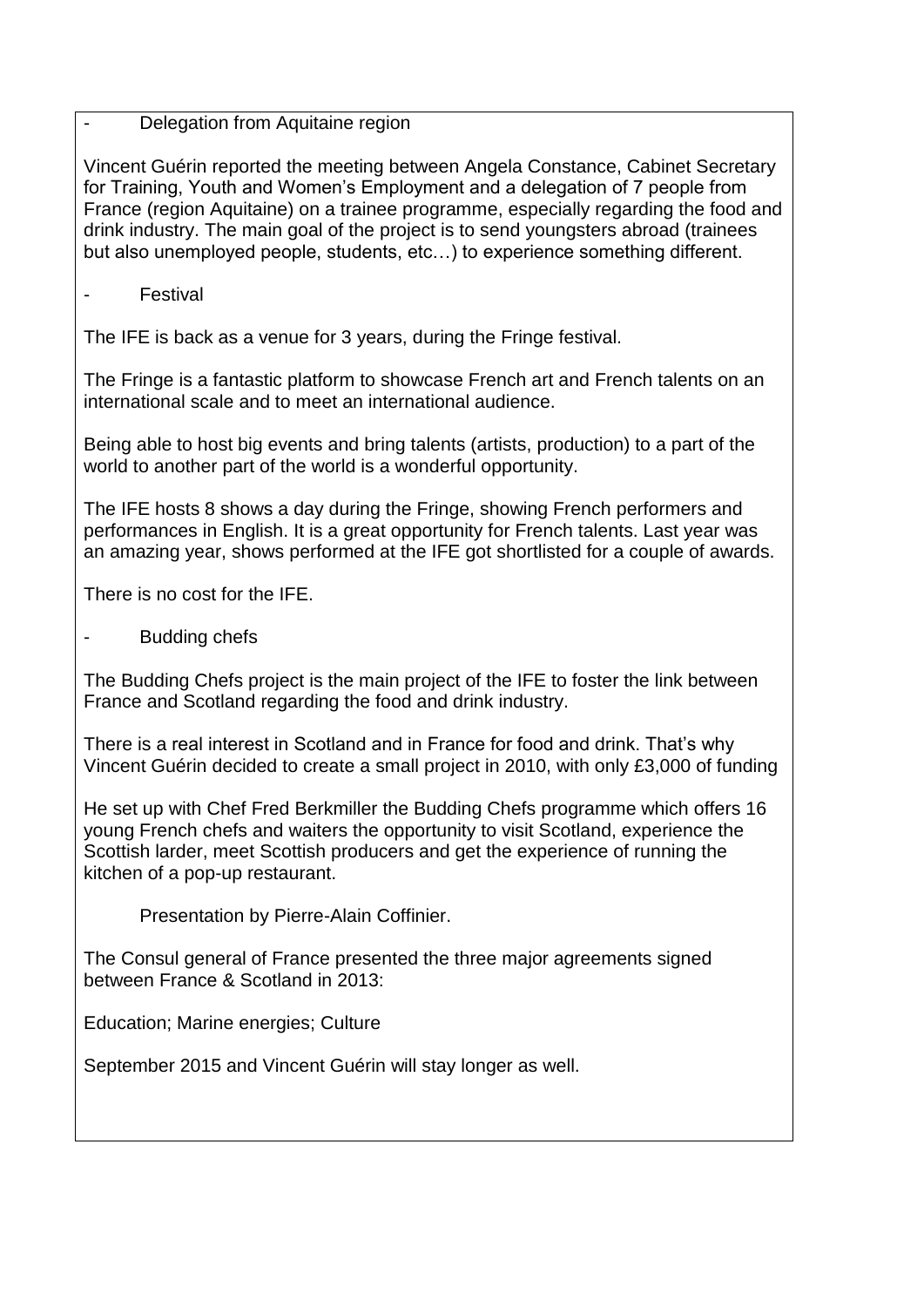# **MSP MEMBERS OF THE GROUP**

Please provide names of all MSP members of the Group. Note that only names need to be provided, no party designation or other information is required.

Christian Allard

Alex Johnstone

Cameron Buchanan

John Finnie

Malcolm Chisholm

Maureen Watt

Nigel Don

Richard Baker

Rob Gibson

### **NON-MSP MEMBERS OF THE GROUP**

For organisational members please provide only the name of the organisation, it is not necessary to provide the name(s) of individuals who may represent the organisation at meetings of the Group.

| Individuals   | <b>Adele Mortier</b>                  |
|---------------|---------------------------------------|
|               | Sheena Cleland                        |
|               | <b>Niall McDonald</b>                 |
|               | Dr. John Riley                        |
|               | Lewis Ritchie                         |
|               | <b>Christine Jones</b>                |
| Organisations | The Institut français d'Ecosse        |
|               | French Consulate General in Edinburgh |
|               |                                       |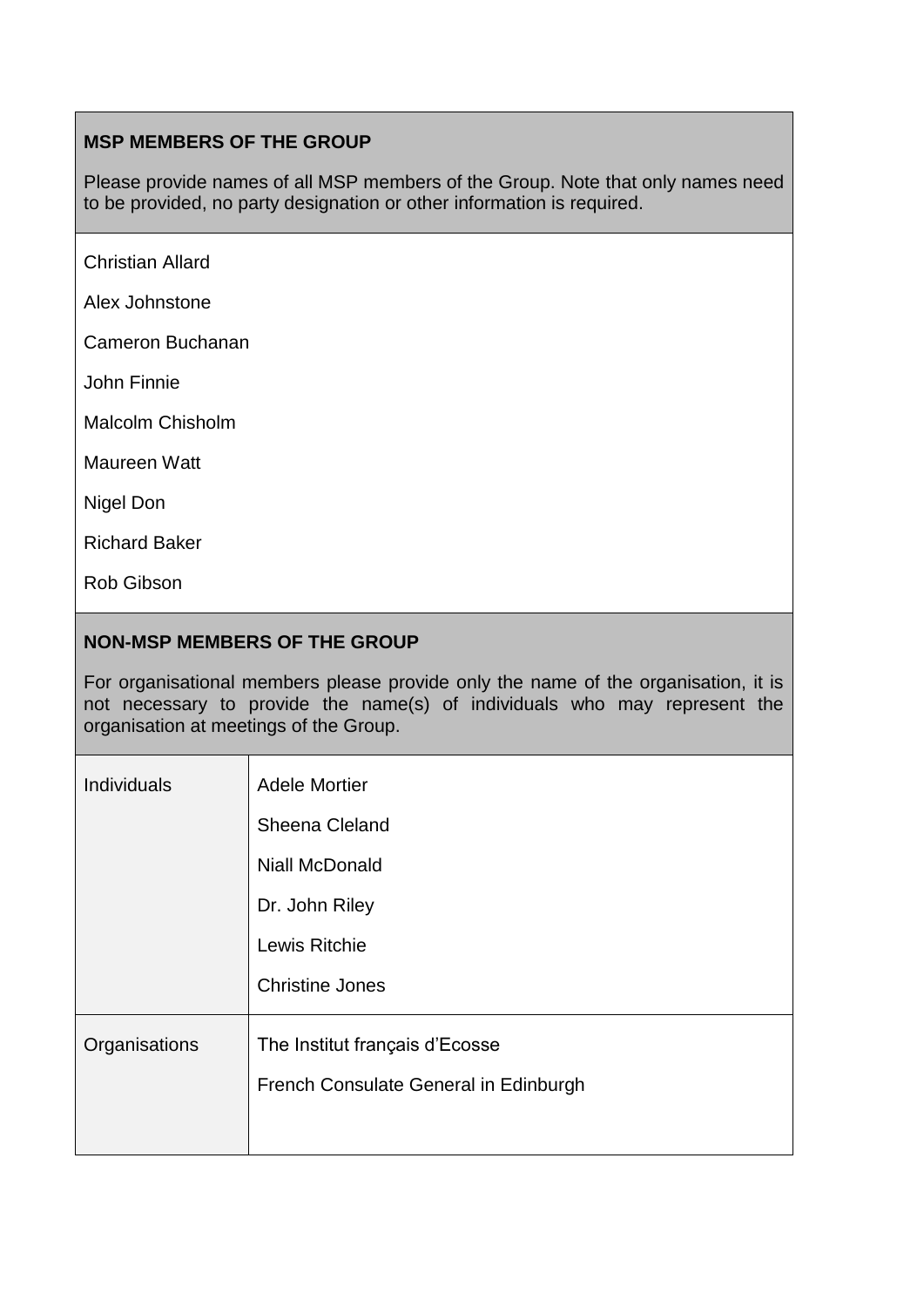# **GROUP OFFICE BEARERS**

Please provide names for all office bearers. The minimum requirement is that two of the office bearers are MSPs and one of these is Convener – beyond this it is a matter for the Group to decide upon the office bearers it wishes to have. It is permissible to have more than one individual elected to each office, for example, coconveners or multiple deputy conveners.

| Convener               | <b>Christian Allard MSP</b> |
|------------------------|-----------------------------|
| <b>Deputy Convener</b> | Alex Johnstone MSP          |
| Secretary              | <b>Adele Mortier</b>        |
| <b>Treasurer</b>       | <b>Christine Jones</b>      |

# **FINANCIAL BENEFITS OR OTHER BENEFITS RECEIVED BY THE GROUP**

Please provide details of any financial or material benefit(s) received from a single source in a calendar year which has a value, either singly or cumulatively, of more than £500. This includes donations, gifts, hospitality or visits and material assistance such as secretariat support.

Details of material support should include the name of the individual providing support, the value of this support over the year, an estimate of the time spent providing this support and the name of the organisation that this individual is employed by / affiliated to in providing this support.

Groups should provide details of the date on which the benefit was received, the value of the benefit and a brief description of the benefit.

None

#### **SUBSCRIPTION CHARGED BY THE GROUP**

Please provide details of the amount charged and the purpose for which the subscription is intended to be used.

None

# **CONVENER CONTACT DETAILS**